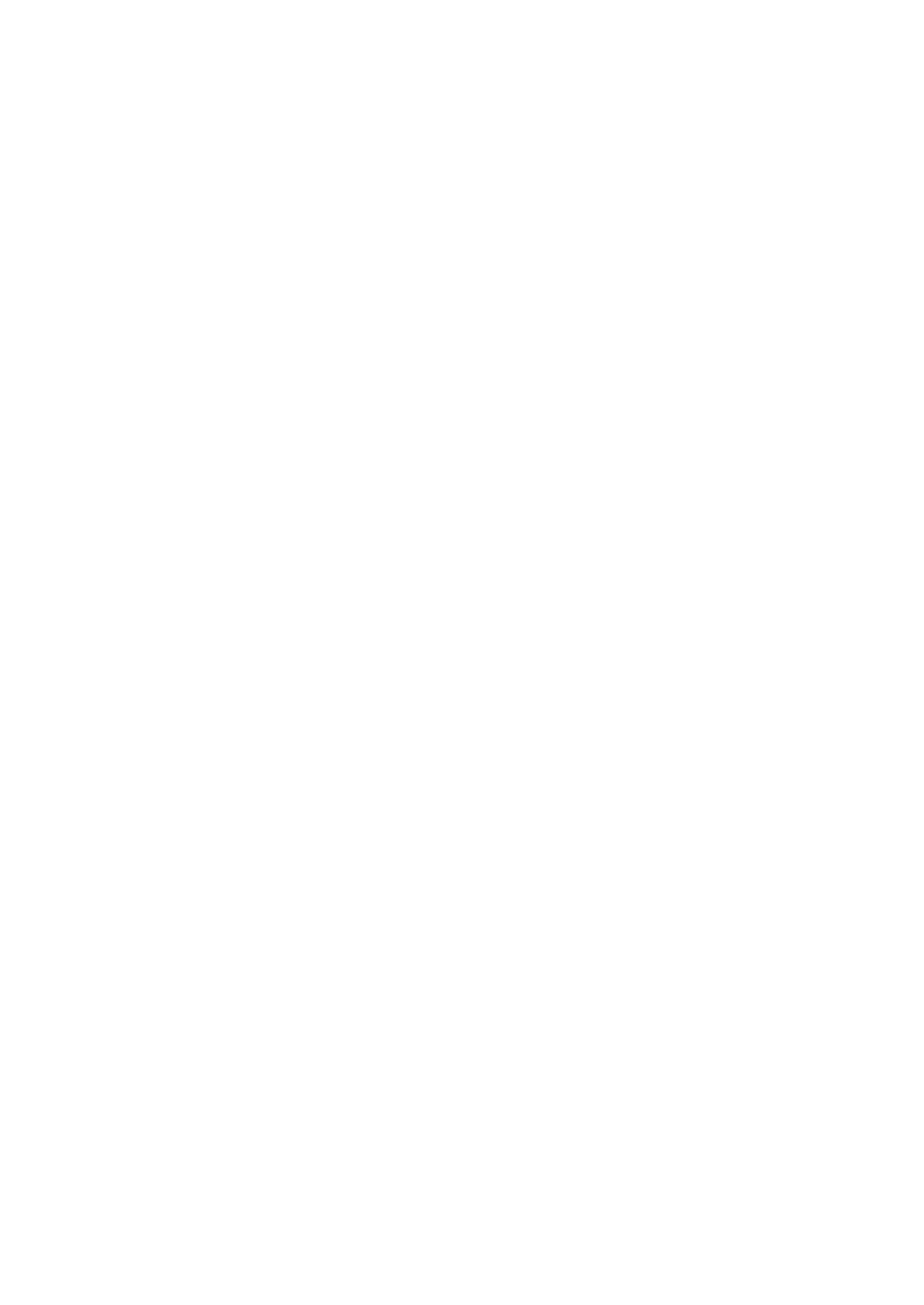### I.N.A.E.M C U E N T A S A N U A L E S INTERVENCION GENERAL

#### CONTABILIDAD PUBLICA - EJERCICIO: 2005 DERECHOS PRESUPUESTARIOS RECONOCIDOS NETOS

| ECONOMICA               | CLASIFICACION EXPLICACION                                                                                            | TOTAL DERECHOS<br>RECONOCIDOS                | TOTAL DERECHOS<br>ANULADOS | DERECHOS RECONOCIDOS<br>NETOS<br>-------------------       |
|-------------------------|----------------------------------------------------------------------------------------------------------------------|----------------------------------------------|----------------------------|------------------------------------------------------------|
|                         | 330 P.P. INAEM. INSTALACIONES DOCE 1.884,00 0,00 0.00 1.884,00<br>TOTAL CONCEPTO 330 P.P. INAEM. INSTALACIONES       | 1.884,00                                     | 0,00                       | 1.884,00                                                   |
|                         | TOTAL ARTICULO 33 PRECIOS PUBLICOS                                                                                   |                                              | 1.884,00                   | 0,00<br>1.884,00                                           |
| 38000                   | VARIOS<br>TOTAL CONCEPTO 380 DE EJERCICIOS CERRADOS                                                                  |                                              | 2.240.347,35 3.413,03      | 2.240.347,35 3.413,03 2.236.934,32<br>2.236.934,32         |
| 38120                   | INSTITUTO ARAGONES DE EMPLEO (49.362,97 0,00 49.362,97<br>TOTAL CONCEPTO 381 DE PRESUPUESTO CORRIENTE 49.362,97 0,00 |                                              |                            | 49.362,97                                                  |
|                         | TOTAL ARTICULO 38 REINTEGRO                                                                                          |                                              | 2.289.710.32 3.413.03      | 2.286.297,29                                               |
| 39620                   | INSTITUTO ARAGONES DE EMPLEO (<br>TOTAL CONCEPTO 396 INGRESOS DIVERSOS RECUR.                                        | 100,13<br>100,13                             | 0,00<br>0,00               | 100,13<br>100,13                                           |
|                         | TOTAL ARTICULO 39 OTROS INGRESOS                                                                                     | 100,13                                       | 0,00                       | 100,13                                                     |
|                         | TOTAL CAPITULO 3 TASAS Y OTROS INGRESOS                                                                              | 2.291.694.45                                 | 3.413.03                   | 2.288.281,42                                               |
|                         | 40417 APOYO CREACION EMPLEO COOPERAT 343.236,85 6.757,39 336.479,46<br>TOTAL CONCEPTO 404 DE TRABAJO Y ASUNTOS SOCI  | 343.236.85                                   | 6.757.39                   | 336.479.46                                                 |
|                         | TOTAL ARTICULO 40 DEL ESTADO                                                                                         | 343.236,85                                   | 6.757, 39                  | 336.479,46                                                 |
| 41300<br>41301          | INTEGRACION LABORAL MINUSVALID<br>PROMOCION EMPLEO AUTONOMO<br>TOTAL CONCEPTO 413 INSTITUTO NACIONAL DE EMP          | 61.137.535,03<br>894.338,46<br>62.031.873,49 |                            |                                                            |
| TOTAL ARTICULO 41       |                                                                                                                      | 62.031.873,49                                | 1.687.383,94               | 60.344.489,55                                              |
| 45000<br>45070<br>45071 | TRANSFERENCIAS C.A.ARAGÓN (D.G 36.353.745,34<br>TRANSFERNCIAS C.A.ARAGÓN (COFI<br>TRANSFERENCIAS DE C A ARAGON E     | 3.931.937,87<br>3.931.937,87<br>208.241,00   |                            | 0,00 36.353.745,34<br>0,00 3.931.937,87<br>0,00 208.241,00 |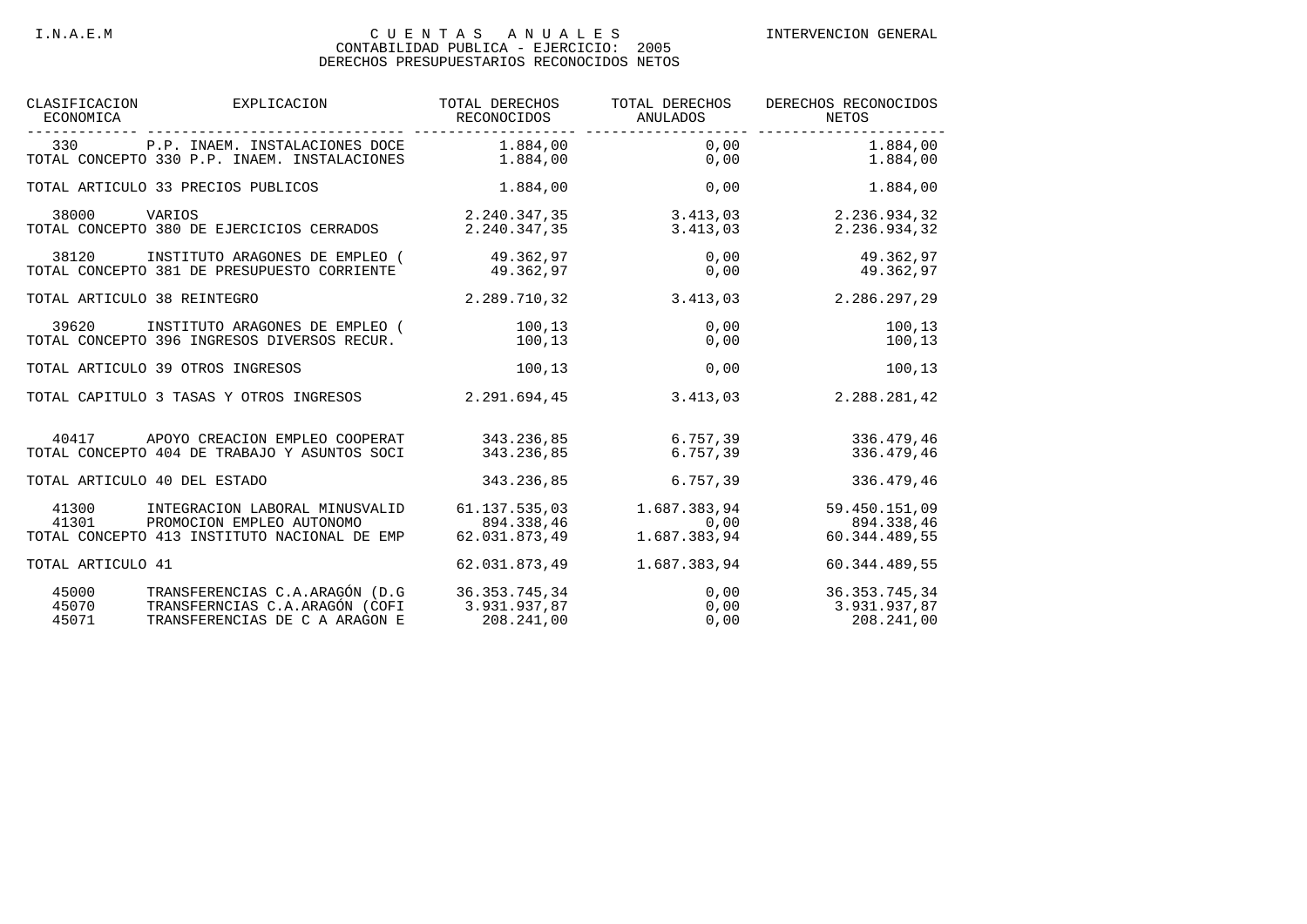#### I.N.A.E.M C U E N T A S A N U A L E S INTERVENCION GENERAL

#### CONTABILIDAD PUBLICA - EJERCICIO: 2005 DERECHOS PRESUPUESTARIOS RECONOCIDOS NETOS

| ECONOMICA                                 | CLASIFICACION EXPLICACION                                                                                                                     | TOTAL DERECHOS<br>RECONOCIDOS                          | TOTAL DERECHOS<br>ANULADOS   | DERECHOS RECONOCIDOS<br>NETOS                          |
|-------------------------------------------|-----------------------------------------------------------------------------------------------------------------------------------------------|--------------------------------------------------------|------------------------------|--------------------------------------------------------|
|                                           | 45081 TRANSFERENCIAS DE C.A. ARAGON 208.007,78<br>TOTAL CONCEPTO 450 DE LA COMUNIDAD AUTÓNOMA 40.701.931,99                                   | 208.007,78                                             | 0,00<br>0,00                 | 208.007,78<br>40.701.931,99                            |
|                                           | TOTAL ARTICULO 45 DE LA COMUNIDAD AUTÓNOMA 40.701.931.99                                                                                      |                                                        | 0,00                         | 40.701.931,99                                          |
| 49999                                     | OTRAS SUBVENCIONES DEL EXTERIO<br>TOTAL CONCEPTO 499 OTRAS SUBVENCIONES DEL EX                                                                | 20.621,60<br>20.621,60                                 | 0,00<br>0,00                 | 20.621,60<br>20.621,60                                 |
| TOTAL ARTICULO 49 DEL EXTERIOR            |                                                                                                                                               | 20.621,60                                              | 0,00                         | 20.621,60                                              |
|                                           | TOTAL CAPITULO 4 TRANSFERENCIAS CORRIENTES 103.097.663,93 1.694.141,33                                                                        |                                                        |                              | 101.403.522,60                                         |
| 52020                                     | I FINANCIEROS INAEM<br>TOTAL CONCEPTO 520 INGRESOS FINANCIEROS                                                                                | 209.148,73<br>209.148.73                               | 0,00                         | 0,00<br>209.148,73<br>209.148.73                       |
|                                           | TOTAL ARTICULO 52 INTERESES DE DEPOSITO                                                                                                       | 209.148,73                                             | 0,00                         | 209.148,73                                             |
|                                           | TOTAL CAPITULO 5 INGRESOS PATRIMONIALES                                                                                                       | 209.148,73                                             | 0,00                         | 209.148,73                                             |
| 70800<br>TOTAL CONCEPTO 708               | CONFERENCIA SECTORIAL DE EMPLE                                                                                                                | 89.753,00<br>89.753.00                                 | 0,00<br>0,00                 | 89.753,00<br>89.753.00                                 |
| TOTAL ARTICULO 70                         |                                                                                                                                               | 89.753.00                                              | 0,00                         | 89.753.00                                              |
| 71309                                     | OTRAS SUBVENCIONES DE CAPITAL 300.000,00<br>TOTAL CONCEPTO 713 NSTITUTO NACIONAL DE EMPL                                                      | 300,000,00                                             | 0,00<br>0,00                 | 300.000,00<br>300.000.00                               |
|                                           | TOTAL ARTICULO 71 DE ORGANISMOS AUTON. ADVO                                                                                                   | 300.000,00                                             | 0,00                         | 300.000,00                                             |
| 75000<br>75070<br>75070<br>75081<br>75081 | INGRESOS PROPIOS DE LA C.A<br>TRANSFERENCIAS C.A. ARAGÓN (CO<br>TRANSFERENCIAS C.A. ARAGON (IN<br>TOTAL CONCEPTO 750 DE LA COMUNIDAD AUTÓNOMA | 1.901.749,47<br>102.300,00<br>2.937,48<br>2.006.986,95 | 0,00<br>0,00<br>0,00<br>0,00 | 1.901.749,47<br>102.300,00<br>2.937,48<br>2.006.986,95 |